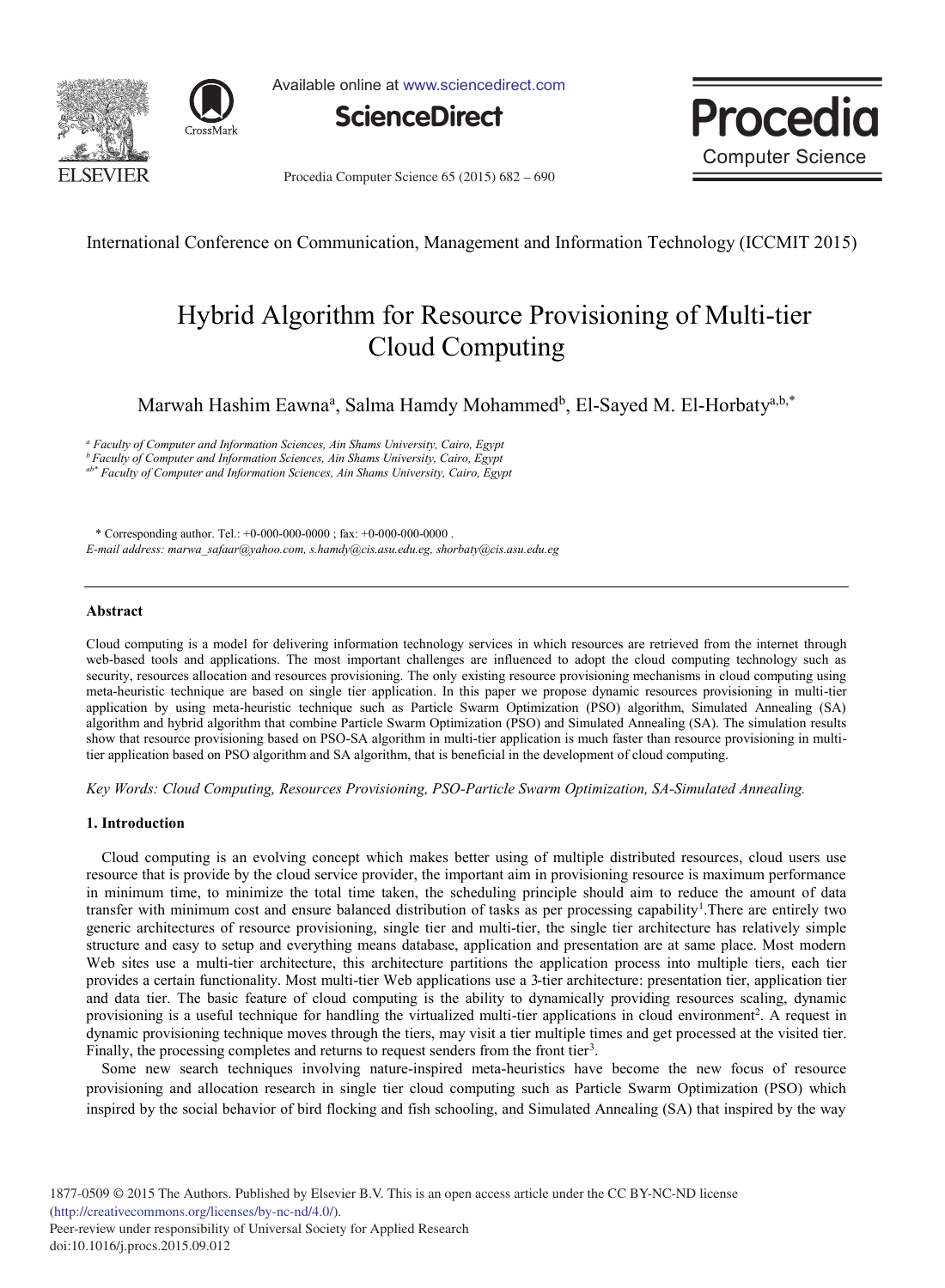in which a metal cools into a minimum energy crystalline structure (the annealing process) and search for a minimum in a more general system. In this paper we propose dynamic resources provisioning in multi-tier cloud computing based on PSO algorithm and SA algorithm and hybrid algorithm that combine PSO-SA algorithms.

 The rest of this paper is organized as follows: Section 2 an overview on the related work algorithm. In Section 3, we describe the proposed PSO, SA and PSO-SA algorithm to provide resources in multi-tier cloud computing. Experimental results are presented in Section 4. Section 5 contain conclusion and future work.

# **2. Related works**

Resource provisioning problem has been an important topic in the cloud computing. To solve this problem we need to improve resource utilization and provisioning in minimum time and cost with effectiveness of system and meet Service Level Agreement (SLA). This problem has attracted a lot of attention from the research community in the last few years. In the following we provide a review of most relevant prior work.

Suraj Pandey et al.<sup>4</sup> presented a scheduling heuristic based on Particle Swarm Optimization (PSO). They used the heuristic to minimize the total cost of execution of scientific application workflows on Cloud computing environments.



Fig. 1: The pseudo code of PSO algorithm in Single tier application

They calculate the average computation cost (assigned as node weight in Figure 1) of all tasks on all the compute resources. This cost can be calculated for any application by executing each task of an application on a series of known resources and scheduling the tasks depending on this cost. The experiment based on figure 1 show that when use PSO in task-resource mapping we can achieve at least three times cost savings as compared to Best Resource Selection.

Othman et al.<sup>5</sup> Proposed a novel Simulated Annealing (SA) algorithm for scheduling tasks in cloud environments. SA exploits an analogy between the way in which a metal cools and freezes into a minimum energy crystalline structure (the annealing process) and the search for a minimum in a more general system.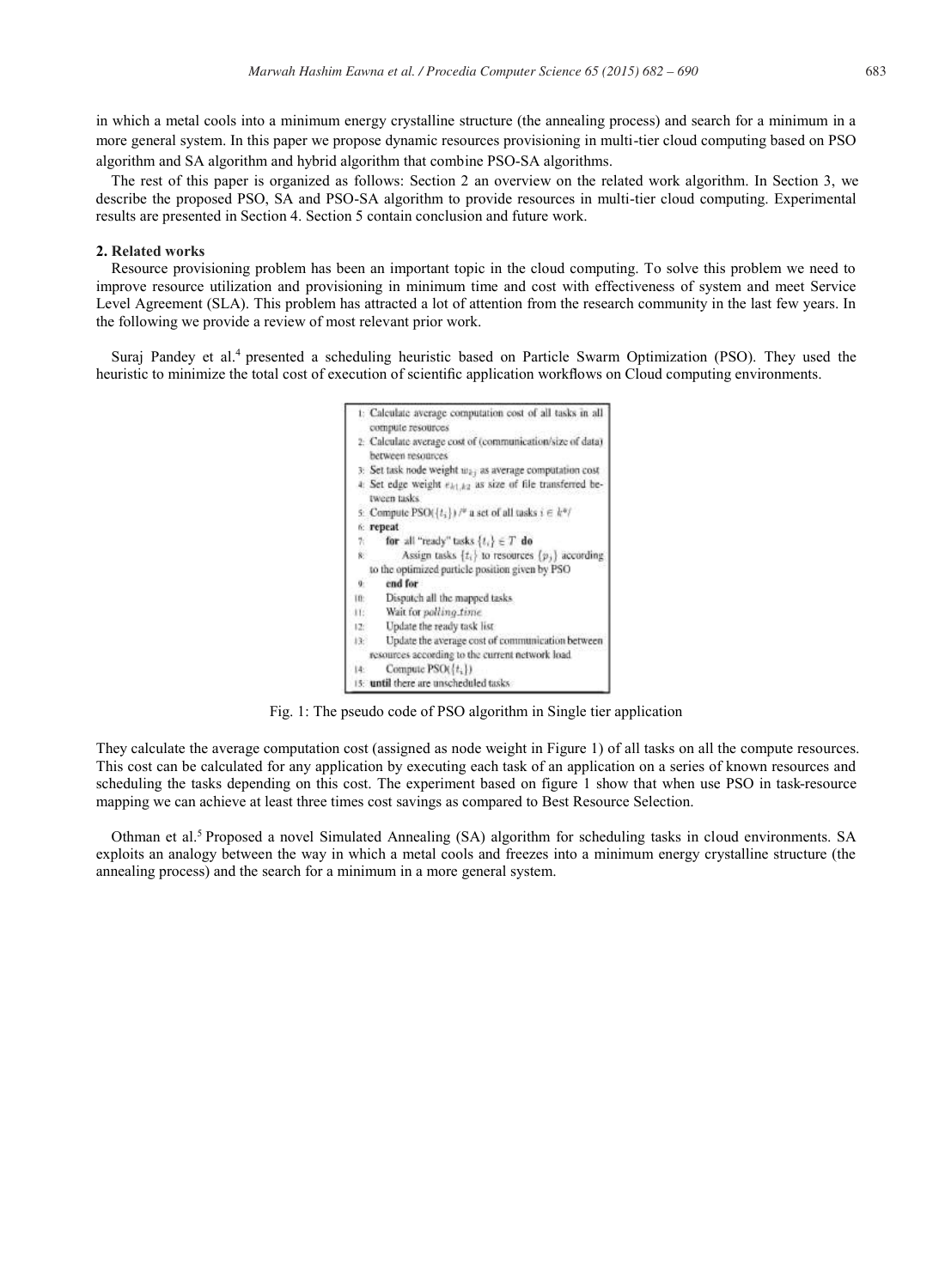

Fig. 2: The pseudo code of SA algorithm in single tier application

They start at the initial temperature T. then execute the SA using the Inversion move set technique discussed in Section. Then, calculate the new cost and assign to it a variable called new gain. If the new gain is less than or equal to the current gain then the solution is accepted. If the new gain is more than the current gain then calculate exp (-E/T) and generate a random number. If the random number generated is less than e(-E/T) then the solution is accepted, otherwise the solution is rejected. If the solution is accepted then the new gain is assigned to the current gain and the new sorted vector is used for generating the next solution. If the solution is not accepted then the current gain does not change and the sorted vector will remain the same. I iterations are performed for each temperature value and after M iterations, the value of the temperature is changed to be  $T = T * x$ . The stopping condition  $T_s$  is chosen as 5 and is fixed. It is used to stop the algorithm when there is no change to the solution after  $T_s$  iterations. In this way the algorithm terminates either on reaching the final temperature  $T_{final}$  or after Ts iterations. Repeat the process if T is greater than the final temperature and if t<sub>stop</sub> is greater than 0 ( $t_{stop}$  > 0). Finally, the algorithm stops after having met any of the two conditions. Experiment results show that this approach for job scheduling not only guarantees the Quality of Service (QoS) requirement of customer job but also ensures to make best profit of cloud providers. It has also concern about real execution time of jobs in different systems as well as deadline and penalty cost in the algorithm.

 Talwinder Kaur et al.<sup>6</sup> Improved Particle Swarm Optimization (IPSO), Simulated Annealing (SA) Algorithm, and Hybrid Particle Swarm Optimization-Simulated Annealing based on utilization time are studied which were proposed to handle problems posed by network properties between user and resources.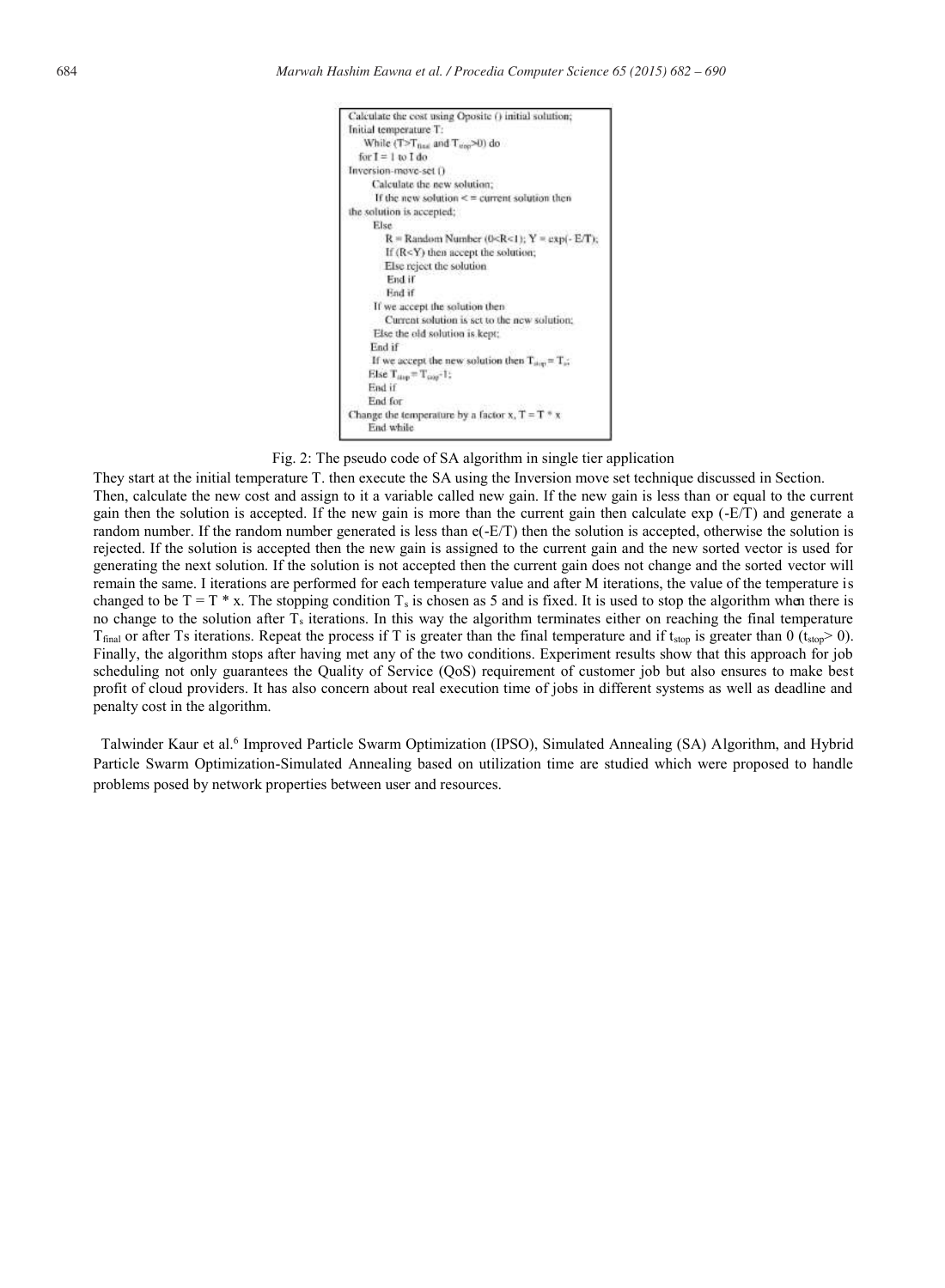

Fig. 3: The pseudo code of PSO-SA algorithm in single tier application

Randomly initialize variables for PSO then find the Center Position b/w the Present particle and target. Center position = (Present position+Target)/2 then find the nearest particle to the center position and initialize it as local Best. For each particle implement SA (Stimulated annealing) algorithm to generate global Best. If the end of iteration is reached, the optima will be returned otherwise next step will be followed. Then update velocity and position according to local Best using PSO. The experiment based on figure 3 show that when they use provisioning resource based on hybrid algorithm that combine PSO and SA algorithm obtain very less time to provide resource as compared to the existing algorithm.

 Veena goswami et al.<sup>3</sup> Proposed a dynamic provisioning technique for multi-tier applications to allocate resources efficiently using queuing model. That an optimal autonomic virtual machine provisioning architecture for cloud data center to minimize the congestion in the network by varying the service rate of the virtual machines. The paper analyzes the performance of the virtual machines and dynamically increases the mean service rate of the VMs to avoid congestion in the multi-tier environments and improve the efficiency and flexibility in cloud environment for resource provisioning.

 Hadi Goudarzi el al.<sup>7</sup> Considered the problem of the resource allocation to optimize the total profit gained from the SLA contracts and lost from operational cost. They assume that servers are characterized by their maximum capacity in three dimensions: processing power, memory usage, and communication bandwidth. While guaranteeing SLAs for clients with applications that require multiple tiers of service to complete.

Heng et al. <sup>8</sup>Use a benefit-aware approach with feedback control theory to solve the problem of continuously guarantees the SLA in the new configuration in multi-tier application. This approach can reduce resource provisioning cost by as much as 30% compared with a cost oblivious approach, and can effectively reduce SLA violations compared with a cost-aware approach.

In this paper we propose dynamic resources provisioning in multi-tier cloud computing based on PSO algorithm and SA algorithm and hybrid algorithm that combine PSO-SA algorithm.

#### **3. Proposed algorithms**

 Different approaches have been used in resource provisioning, the only existing resources provisioning approach in cloud computing using meta-heuristic technique are based on single tier application, In our proposed algorithm, use different algorithms of meta-heuristic technique such as PSO algorithm and SA algorithm and hybrid algorithm that combine PSO-SA algorithm to provide resources in multi-tier application of cloud computing.

#### **3.1. Particle Swarm Optimization (PSO)**

 In our proposed algorithm, we use PSO as a local searching select local best position (*Lbest*) and global searching to select global best position (*Gbest*). To apply the PSO algorithm in multi-tier application the following steps should be taken and repeated in each tier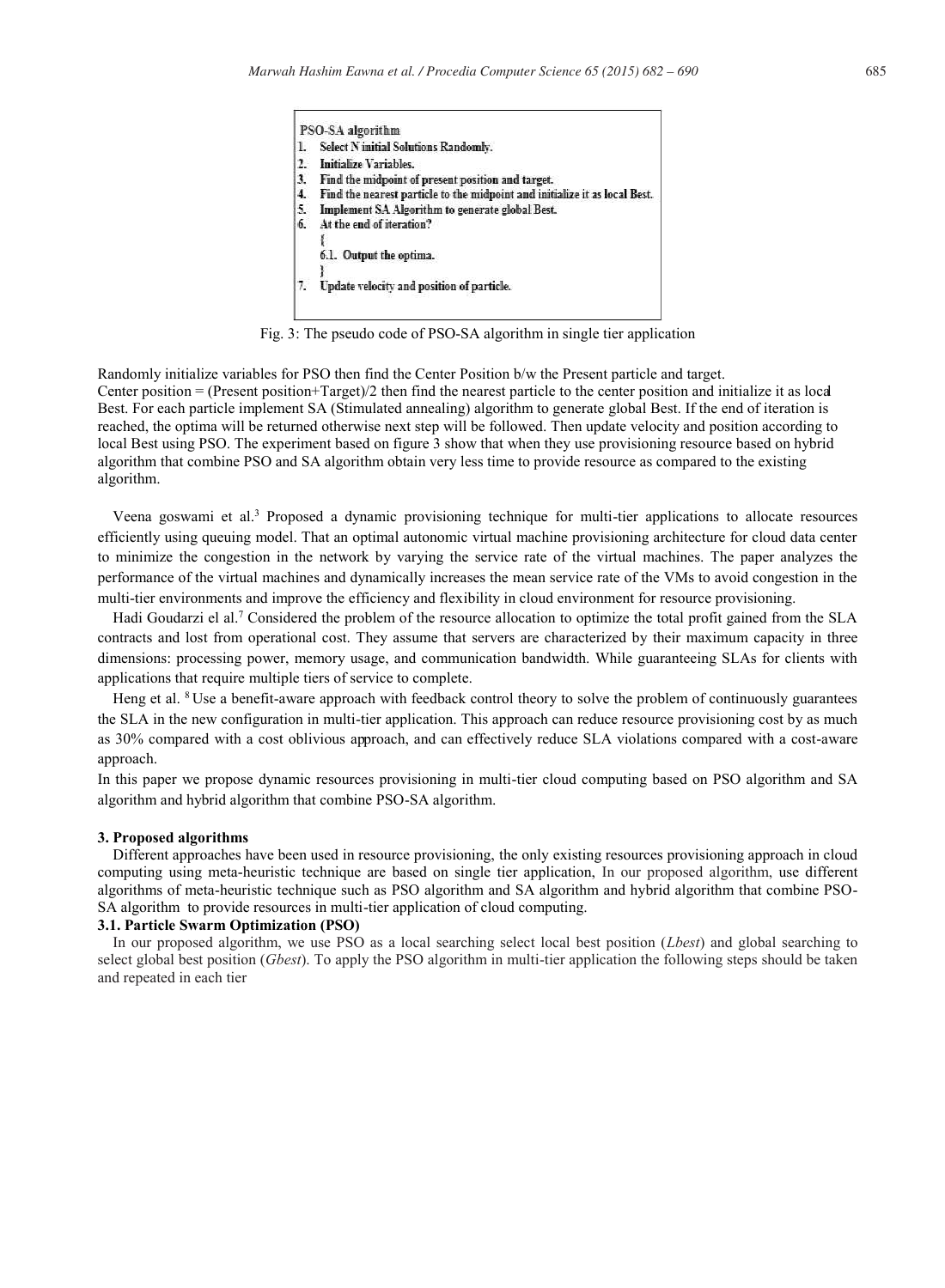**Step 1**: Generate the initial population and initial velocity

**Step 2**: Calculate the objective function value for each individual depend on following equations:

 $ECT = ST + DU + EET$  (1)

 $EET=(ST-FT) + DU$  (2)

The ECT represent expected completion time, ST represent first time, DU represent duration time between arrival particles till to start, EET represent the estimated execution time and FT represent Finish time.

**Step 3**: Sort the initial population based on the objective function values. .

**Step 4**: Select the local best position (*Lbest*).

**Step 5**: Select the global best position (*Gbest*) based on *Lbest.*

**Step 6:** i=i+1, check if the end of iteration, else go back to Step 4.

**Step 7**: Check if *Gbest* need to migrate and get the output.

The pseudo code of the PSO algorithm is depicted as follows:

| Procedure PSO algorithm                          |                                                   |
|--------------------------------------------------|---------------------------------------------------|
| Generate initial population and initial velocity |                                                   |
| For each particle 1-1, P do                      |                                                   |
| For each tier $t = 1, \ldots, T$ lers do         |                                                   |
| Calculate the objective function                 |                                                   |
|                                                  | Select the Lbest based on the objective function  |
|                                                  | Select the Ghest based on the best local position |
| End                                              |                                                   |
| End                                              |                                                   |
| If Gbest need to migration                       |                                                   |
| Finding out migration source machine             |                                                   |
| Finding out migration object machine             |                                                   |
| Finding out migration different value            |                                                   |
| Finding out migration VM                         |                                                   |
| Migrate                                          |                                                   |
| Else                                             |                                                   |
| Output final Ghest.                              |                                                   |
| End                                              |                                                   |

Fig.4: The pseudo code of PSO algorithm in multi-tier application

 In global PSO system, information is one-direction flow, *Gbest* transfer information to other particles, other particles search near *Gbest*, the whole particle swarm evolve to the optima with *Gbest. Gbest* has strong effect on optimal performance of PSO, poor searching ability of PSO for *Gbest* is one of the main reasons for the prematurity of algorithm. To improve optimal performance of PSO, *Gbest* can be sampled by SA after every iteration of particle swarm, whose result can be taken as new *Gbest* of PSO system. Application of SA increase the searching ability of PSO for *Gbest*, so increase the probability of jumping out of local optima<sup>9</sup>.

#### **3.2. Simulated Annealing (SA)**

 In our proposed algorithm, we use SA as global searching to select global best position (*Gbest*) and to search around *Gbest* to select best between them. To apply the SA algorithm in multi-tier application the following steps should be taken and repeat in each tier

**Step 1**: Generate the initial population and initial velocity

**Step 2**: Calculate the objective function value for each individual based on Equ.1 and Equ2.

The ECT represent expected completion time, ST represent first time, DU represent duration time between arrival particles till to start, EET represent the estimated execution time and FT represent Finish time.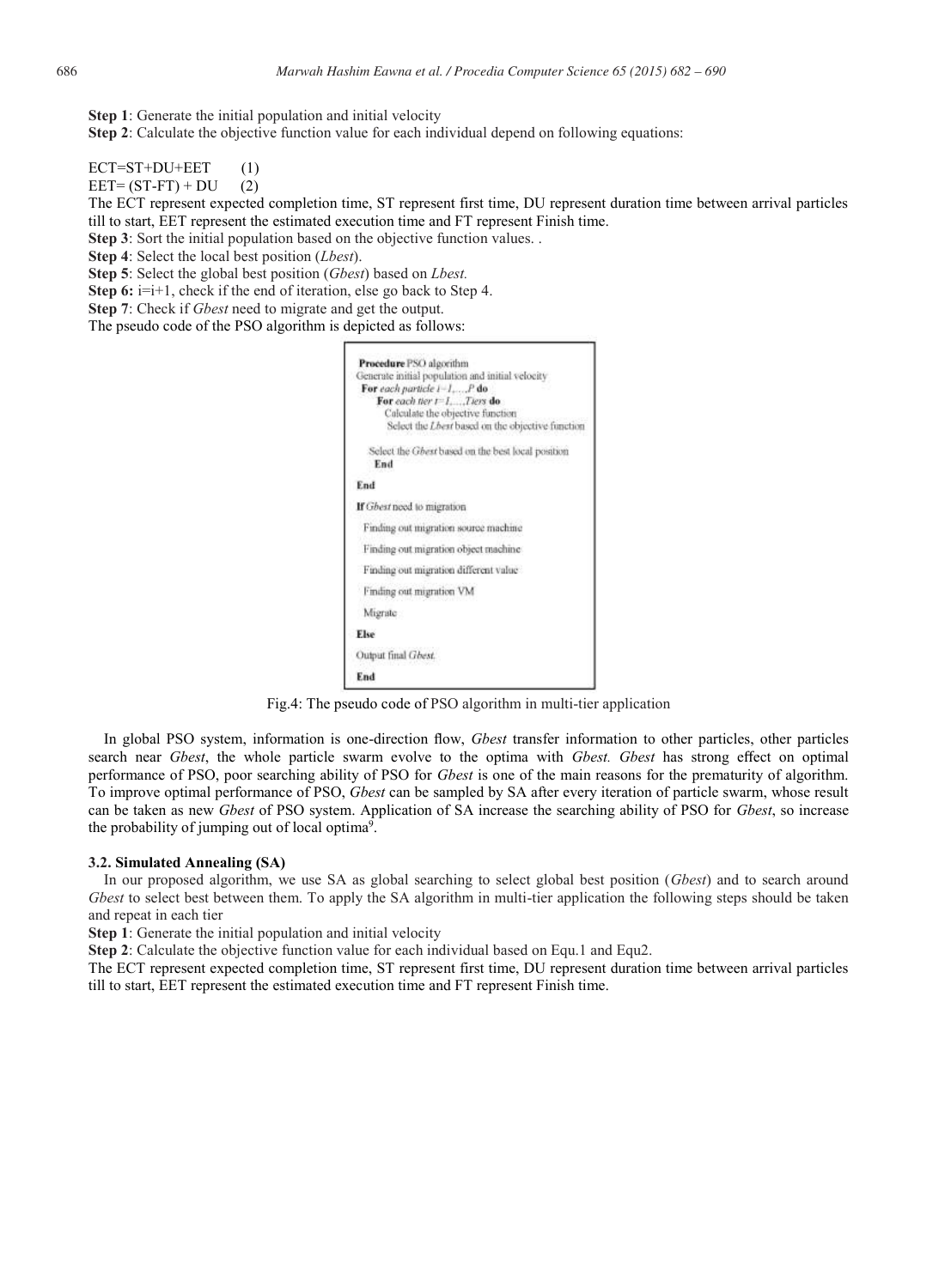**Step 3**: Sort the initial population depend on the objective function values.

**Step 4**: Select the global best position (*Gbest*).

**Step 5**: Apply SA to search around the global solution *Gbest*. If the solution obtained by SA is better than previous *Gbest* then swap with new *Gbest*.

**Step 6**:  $i=i+1$ , check if the end of iteration else go back to Step 4.

**Step 7**: Check if *Gbest* need to migrate and get the output.

The pseudo code of the SA algorithm is depicted as follows:

|      | Procedure SA algorithm<br>Generate initial population and initial velocity<br>For each particle $i-1, \ldots, P$ do<br>For each tier $t-1, \ldots, T$ iers do<br>Calculate the objective function |
|------|---------------------------------------------------------------------------------------------------------------------------------------------------------------------------------------------------|
|      | Gbest=objective function<br>Search around the Ghest solution by SA                                                                                                                                |
|      | If the new solution better than the Gbest solution                                                                                                                                                |
|      | Replace Gbest with the new solution                                                                                                                                                               |
| End  | End                                                                                                                                                                                               |
|      | If Gbest need to migration                                                                                                                                                                        |
|      | Finding out migration source machine                                                                                                                                                              |
|      | Finding out migration object machine                                                                                                                                                              |
|      | Finding out migration different value                                                                                                                                                             |
|      | Finding out migration VM                                                                                                                                                                          |
|      | Migrate                                                                                                                                                                                           |
| Else |                                                                                                                                                                                                   |
|      | Output final Gbest.                                                                                                                                                                               |
| End  |                                                                                                                                                                                                   |

Fig.5: The pseudo code of SA algorithm in multi-tier application

A limitation in the proposed algorithm is that the requirements should be known in advance for initial allocation to take place. This information may not be known in certain scenarios. Hence, we aim to design such algorithms that offer a flexibility of not knowing the requirements in advance such that combined algorithm of PSO and SA (PSO-SA) algorithm.

# **3.3. Particle Swarm Optimization and Simulated Annealing (PSO-SA).**

 In our proposed algorithm, in each tier in multi-tier application we use PSO as a local searching select local best position (*Lbest*) and global searching to select global best position (*Gbest*), and use SA to search around *Gbest*; in other words, *Lbest* and *Gbest* changes in each iteration.

 To implement the PSO-SA algorithm the following steps should be taken and repeated to each tier of multi-tier application.

**Step 1**: Generate the initial population and initial velocity.

**Step 2**: Calculate the objective function value for each individual based on Equ1 and Equ2.

The ECT represent expected completion time, ST represent first time, DU represent duration time between arrival particles till to start, EET represent the estimated execution time and FT represent Finish time.

**Step 3**: Sort the initial population depend on the objective function values. .

**Step 4**: Select the local best position (*Lbest*).

**Step 5**: Select the global best position (*Gbest*) based on *Lbest.*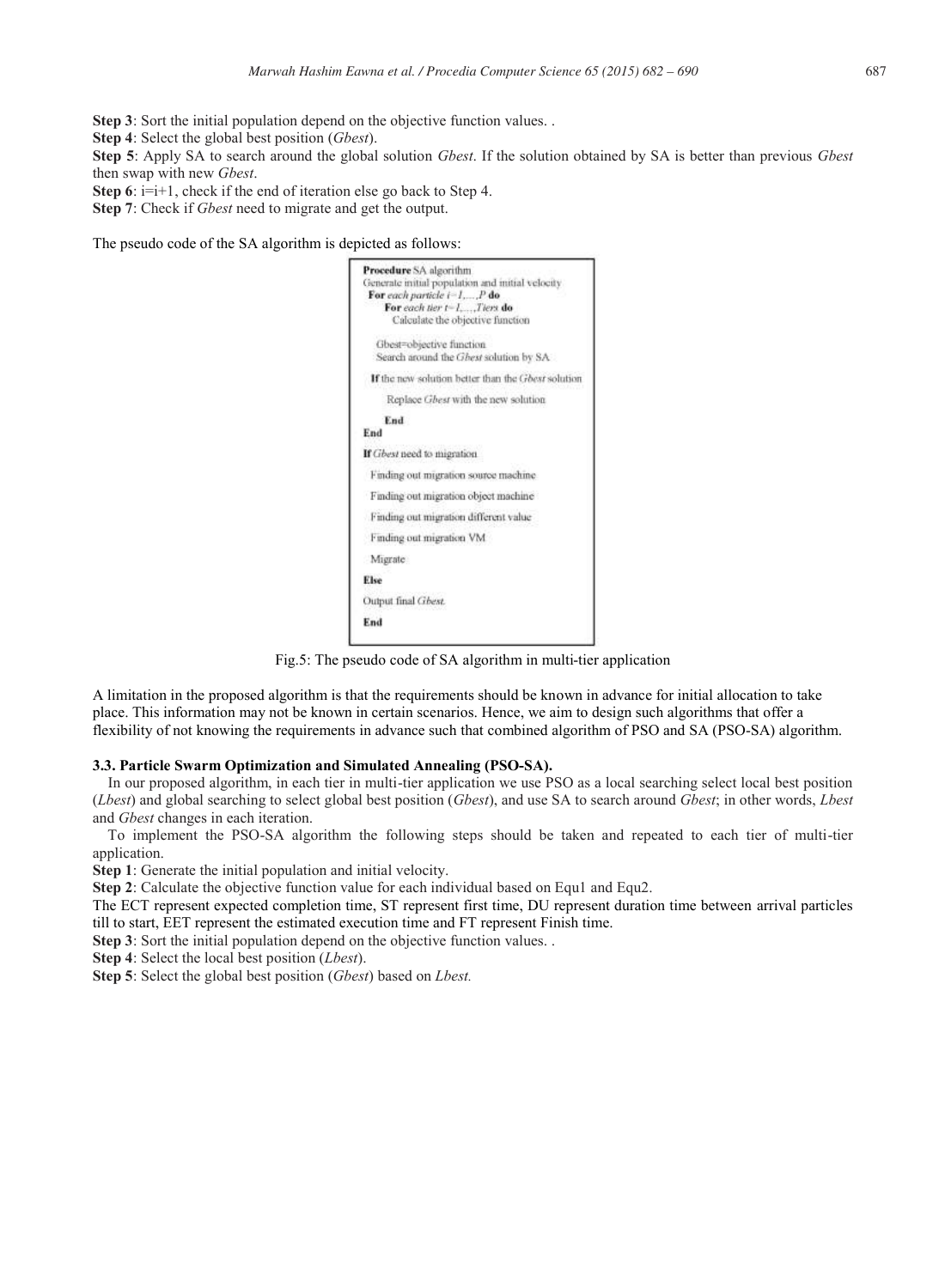**Step 6**: Apply SA to search around the global solution *Gbest*. If the solution obtained by SA is better than previous *Gbest* then swap with new *Gbest*.

**Step 7**:  $i=i+1$ , check if the end of iteration else go back to Step 4. **Step 8**: Check if *Gbest* need to migrate and get the output.

The pseudo code of the POA-SA algorithm is depicted as follows:



Fig.6: The pseudo code of PSO-SA algorithm in multi-tier application

 PSO algorithm use to find local best particle and to find global best particle, it is poor searching ability of PSO for *Gbest*  is one of the main reasons for the prematurity of algorithm.SA algorithm has problem with initial allocation to take place. So we combine PSO algorithm with SA algorithm, the PSO-SA algorithm can find the best particle that by use PSO algorithm to find *Lbest* particle and *Gbest* particle and use SA algorithm to search around *Gbest* and select best between them.

#### **4. Results and discussions**

 To verify the efficiency and effectiveness of proposed algorithms, we use the CloudSim toolkit to provide resource based on the proposed algorithms. The experimental results of resource provisioning based on hybrid algorithm that combine PSO and SA algorithm in multi-tier application are compared with the experimental results of PSO algorithm and SA algorithm as alone in multi-tier application of cloud computing. We have checked the performance of the algorithms by fixed the number of customer owned twice number of virtual machine as host in each datacenter, the results are show in table1.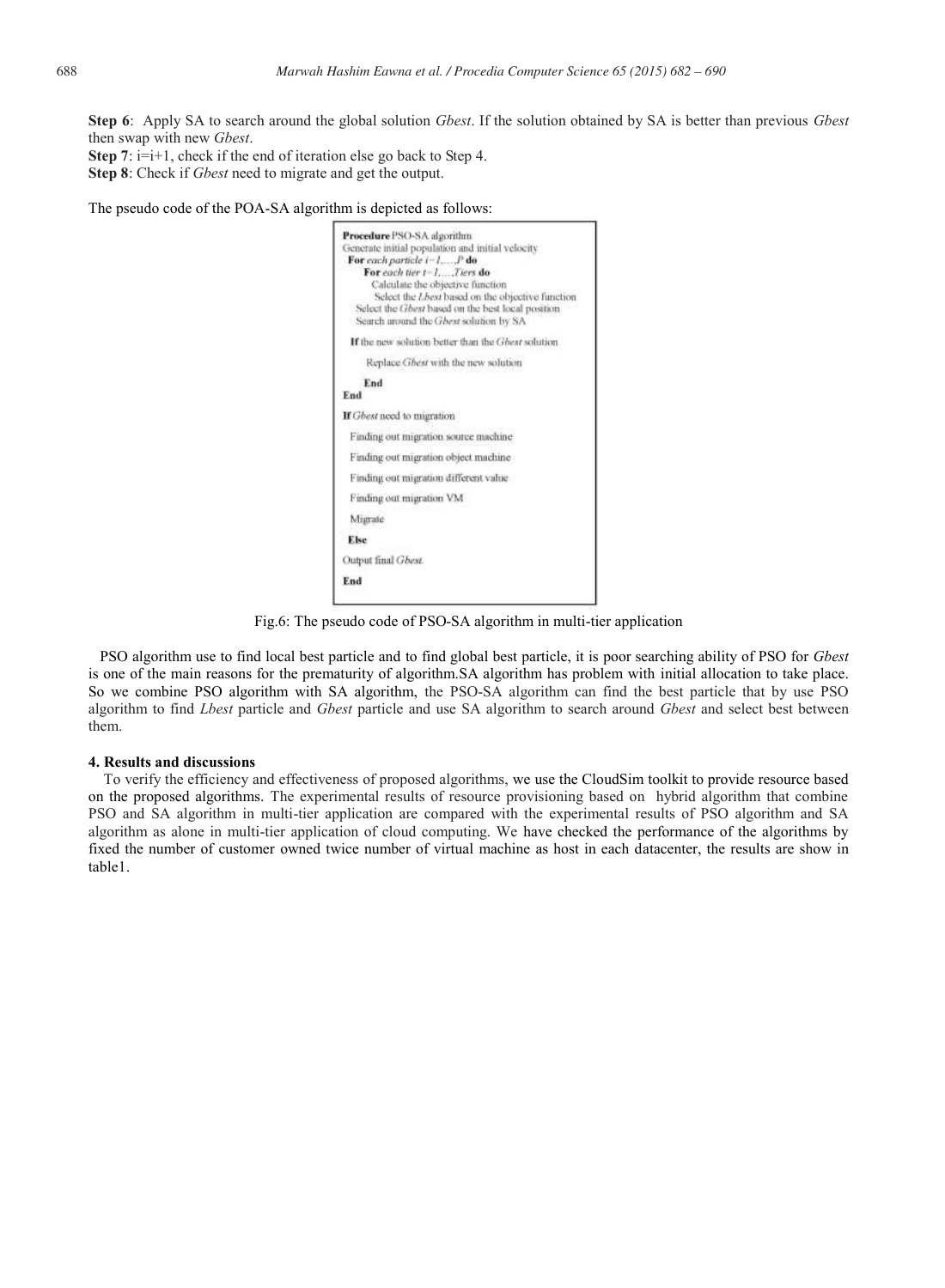|          |                |             | Finish     | Finish     | Finish     |
|----------|----------------|-------------|------------|------------|------------|
|          |                |             | Time/sec.) | Time(sec.) | Time(sec.) |
| Requests | Customers      | Data Center | <b>PSO</b> | <b>SA</b>  | PSO-SA     |
| 500      | $\mathfrak{D}$ |             | 6          | 5          |            |
| 1000     | $\mathcal{E}$  |             | 8          | 6          |            |
| 1500     | 5              |             | 21         | 15         | 15         |
| 2000     |                |             | 33         | 25         | 28         |
| 2500     | 8              |             | 30         | 30         | 35         |
| 3000     | 10             |             | 75         | 87         | 76         |
| 3500     | 12             | 6           | 93         | 128        | 84         |
| 4000     | 13             | 6           | 115        | 142        | 85         |
| 4500     | 15             | 6           | 118        | 156        | 103        |

Table 1: Simulation results for resources provisioning multi-tier application based on PSO, SA and PSO-SA algorithm

 Based on above data, performance diagram is plotted separately for three resource provisioning algorithms, as shown as in figure 7 that resource provisioning based on PSO-SA algorithm in multi-tier application is less execution time than resource provisioning in multi-tier application based on PSO algorithm and SA algorithm.



When the number of requests are less than 2500 there is no difference between execution time of PSO and SA and PSOSA algorithms, but when exceeded more than 2500 requests the execution time of PSO-SA algorithm is less than PSO and SA algorithms.